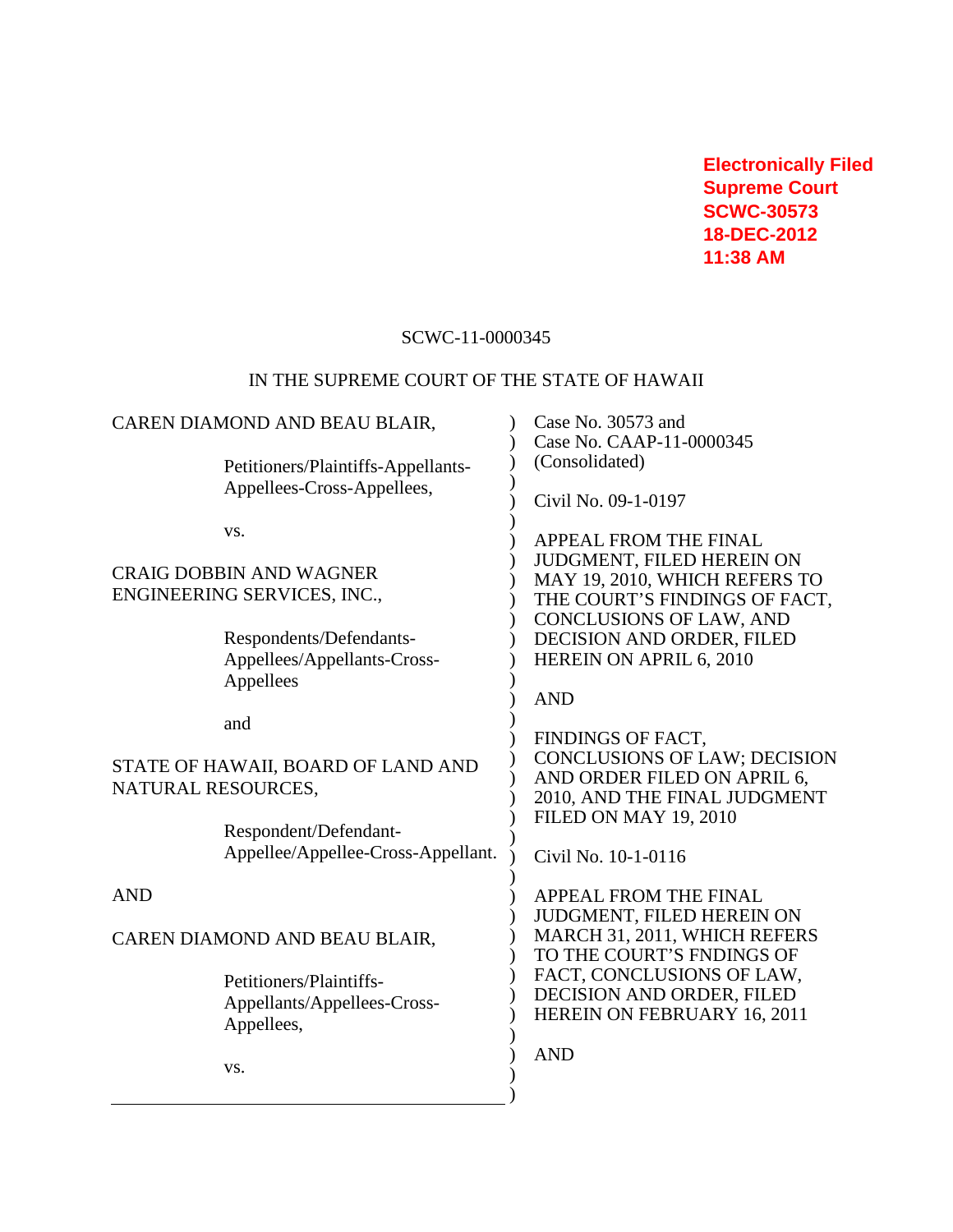| <b>CRAIG DOBBIN AND WAGNER</b><br>ENGINEERING SERVICES, INC.,<br>Respondents/Defendants-<br>Appellees/Appellants-Cross-<br>Appellees, | FINDINGS OF FACT,<br><b>CONCLUSIONS OF LAW; DECISION</b><br>AND ORDER FILED ON FEBRUARY<br>16, 2011, AND THE FINAL<br><b>JUDGMENT FILED ON MARCH 31,</b><br>2011 |
|---------------------------------------------------------------------------------------------------------------------------------------|------------------------------------------------------------------------------------------------------------------------------------------------------------------|
| and                                                                                                                                   | FIFTH CIRCUIT COURT                                                                                                                                              |
| STATE OF HAWAII, BOARD OF LAND AND<br>NATURAL RESOURCES,                                                                              | HONORABLE KATHLEEN N.A.<br><b>WATANABE</b><br>Judge                                                                                                              |
| Respondent/Defendant-<br>Appellee/Appellee-Cross-Appellant.                                                                           |                                                                                                                                                                  |

# **STATE OF HAWAII, BOARD OF LAND AND NATURAL RESOURCES' RESPONSE TO CAREN DIAMOND AND BEAU BLAIR'S APPLICATION FOR WRIT OF CERTIORARI FILED ON DECEMBER 3, 2012**

DAVID M. LOUIE 2162 Attorney General

DONNA H. KALAMA 6051 LINDA L.W. CHOW 4756 JULIE H. CHINA 6256 Deputy Attorneys General Room 300, Kekuanaoa Building 465 South King Street Honolulu, Hawaii 96813 E-mail: [Donna.H.Kalama@Hawaii.gov](mailto:Donna.H.Kalama@Hawaii.gov), [Linda.L.Chow@Hawaii.gov,](mailto:Linda.L.Chow@Hawaii.gov) Julie.H.China@Hawaii.gov, Telephone: (808) 587-2992 Fax: (808) 587-2999

Attorneys for Respondent/Defendant-Appellee/Appellee-Cross-Appellant STATE OF HAWAII, BOARD OF LAND AND NATURAL RESOURCES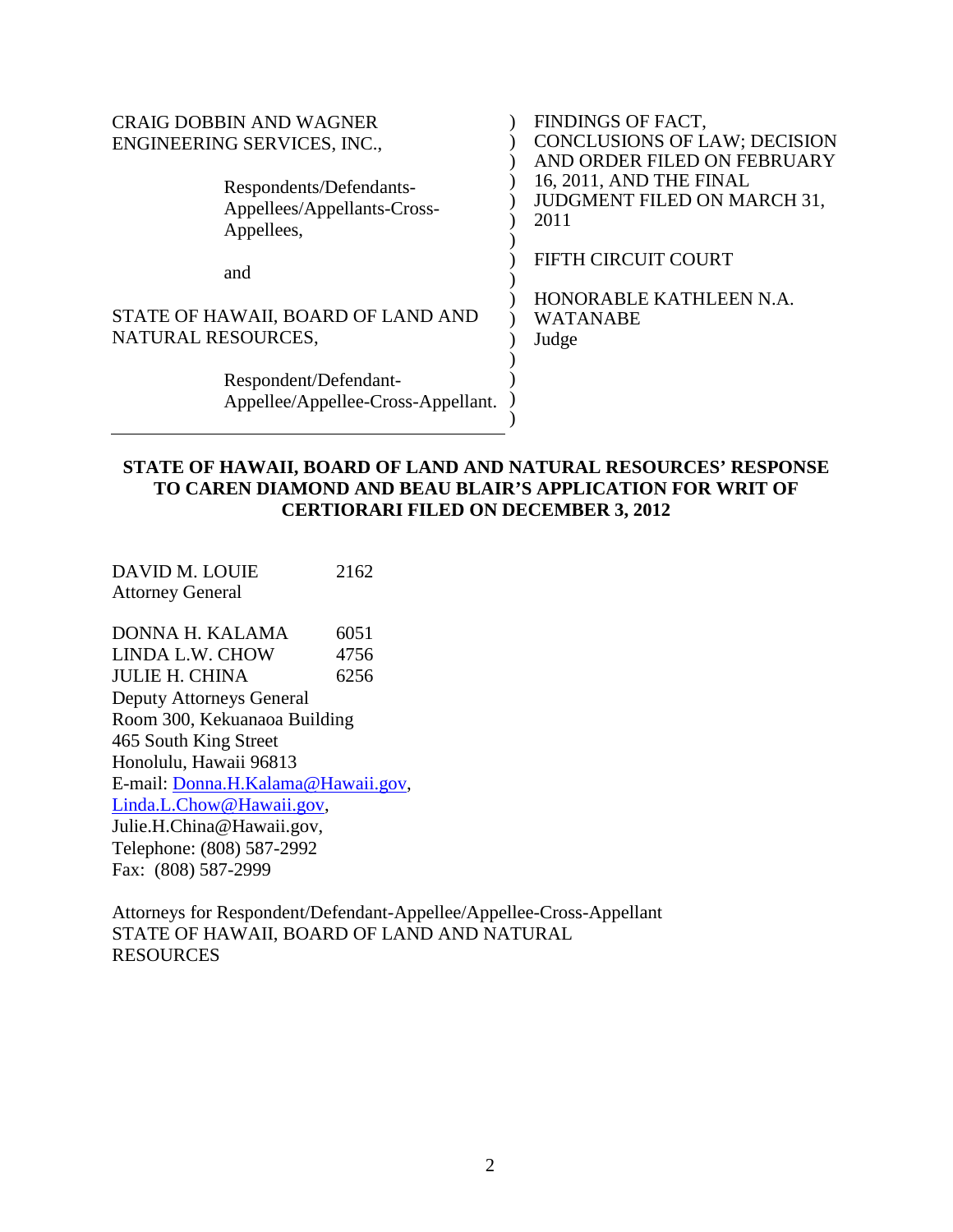### **I. INTRODUCTION**

Petitioners Caren Diamond and Beau Blair (together "Petitioners") filed an application for writ of certiorari challenging the Intermediate Court of Appeals' (ICA) reversal of the March 31, 2011 judgment entered in the circuit court. The application should be rejected because the ICA properly reversed the circuit court's judgment.

## **II. COUNTER STATEMENT OF QUESTIONS PRESENTED**

1. Whether on administrative review, the circuit court's improper fact finding and weighing of evidence warranted reversal by the ICA.

2. Whether the ICA correctly determined that the Board of Land and Natural Resources (Board) Amended Findings of Fact; Conclusions of Law and Decision and Order (Amended D&O) was consistent with the definition of "shoreline boundary" as defined by HRS § 205A-1.

3. Whether the ICA correctly determined that the appeal of the May 19, 2010 circuit court judgment in Civil No. 09-1-0197 was rendered moot by the Board's Amended D&O, filed on May 21, 2010.

#### **III. STATEMENT OF PRIOR PROCEEDINGS**

Respondent Craig Dobbin (Dobbin) is the owner of the property identified as 7310 Alealea Road, in the District of Wainiha, Halelea, Island of Kauai, also identified as Tax Map KeyNo[.](#page-2-0) (4)  $5-8-009:51$ . JEFS 50 at PDF  $185<sup>1</sup>$  Petitioner Caren Diamond (Diamond) lives in close proximity to Dobbin's property and uses the public shoreline resources in close proximity to the property for recreational and other outdoor activities and spiritual renewal. JEFS 48 at PDF 85. Petitioner Beau Blair (Blair) resides directly mauka of Dobbin's property and has used

<span id="page-2-0"></span> $1$  Citations to the record on appeal will be abbreviated as follows: "JEFS  $\_\$ at PDF  $\_\$ ." The JEFS reference is to the JEFS online document number in CAAP 11-0000345. The PDF reference is to the specific PDF page number(s) of that ICA document.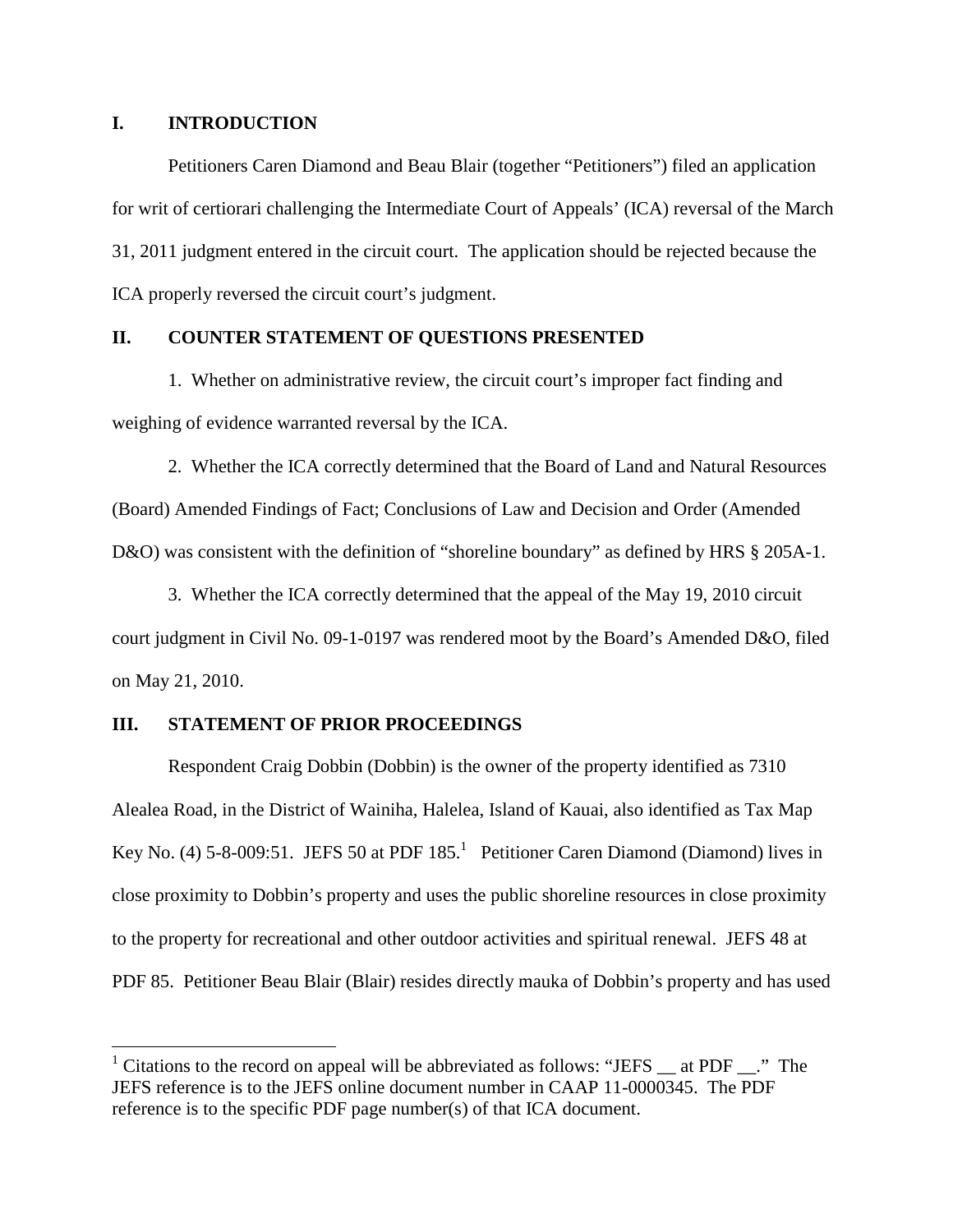the beach and shoreline area in close proximity to Dobbin's property for active recreation and quiet enjoyment. JEFS 48 at PDF 85-86.

On January 14, 2008, Respondent Wagner Engineering Services, Inc. (Wagner) submitted an application for shoreline certification to the Department of Land and Natural Resources on behalf of Dobbin (Dobbin application). JEFS 48 at PDF 48-54. By letter dated May 28, 2008, the State Surveyor indicated that the State of Hawaii had no objections to the shoreline as proposed in the Dobbin application and recommended its adoption. JEFS 48 at PDF 80. Public notice of the proposed shoreline certification was published in the Office of Environmental Quality Control's Environmental Notice on June 8, 2008. JEFS 50 at PDF 91.

The Dobbin application has resulted in two decisions by the Board, two appeals to the circuit court, and two appeals to the intermediate court of appeals, Case No. 30573 and CAAP No. 11-0000345, and the present application for writ of certiorari to the Supreme Court.

**Case No. 30573** (hereinafter referred to as the "first appeal"): Petitioners filed their Notice of Appeal with the Board from the proposed shoreline certification on June 28, 2008. JEFS 48 at PDF 82-87. The Board issued a Findings of Fact, Conclusions of Law, and Decision and Order (D&O) on June 19, 2009. JEFS 50 at PDF 164-78. The D&O denied Petitioners' appeal and approved and affirmed the certified shoreline as delineated in the shoreline survey map published on June 8, 2008. *Id.*

Petitioners appealed the D&O to the circuit court on July [2](#page-3-0)0, 2009.<sup>2</sup> The circuit court issued its Findings of Fact; Conclusions of Law; Decision and Order (circuit court's first order) on April 6, 2010 which vacated the D&O. JEFS 32 at PDF 18-30. The circuit court remanded the matter to the Board with specific instructions to "appropriately consider and give due weight

<span id="page-3-0"></span><sup>2</sup> *Diamond, et al., v. State of Hawaii, et al.,* Civil No. 09-1-0197, Fifth Circuit Court.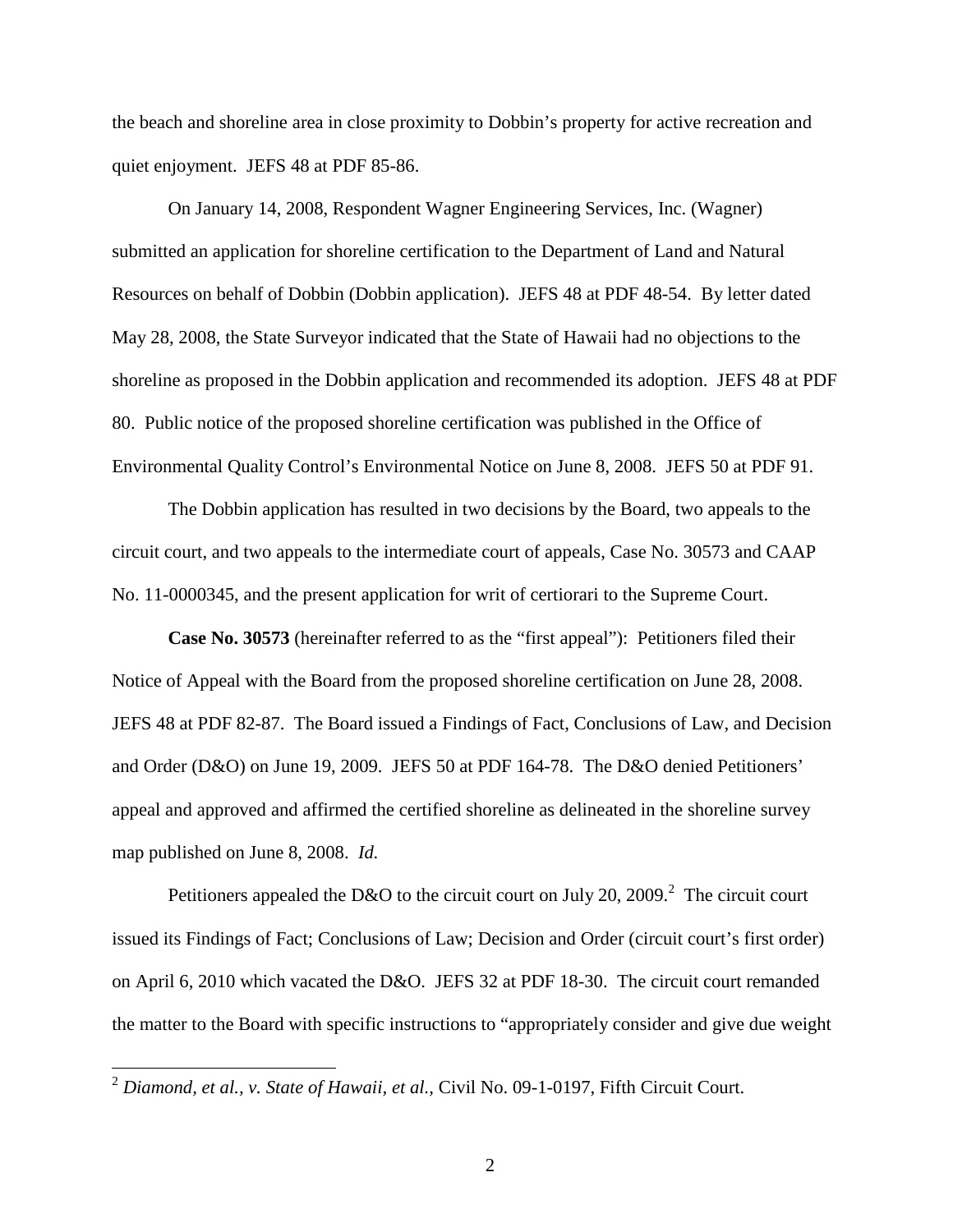to [Petitioners'] proposed evidence and to correctly apply the applicable statutes, case law and administrative rules within forty-five days of this Order." JEFS 32 at PDF 30. This decision was appealed to the ICA as *Diamond, et al.,v. Dobbin, et al.,* Case No. 30573.

**CAAP No. 11-0000345** (hereinafter referred to as the "second appeal"): Pursuant to the circuit court's first order, the Board issued an Amended D&O on May 21, 2010. JEFS 50 at PDF 184-199. The Amended D&O approved the certification of the shoreline as delineated in the shoreline survey map published on June 8, 2008. *Id.*

Petitionersappealed the Amended D&O to the circuit court on May 25, 2010[.](#page-4-0)<sup>3</sup> The circuit court issued its decision on February 16, 2011, vacating the Amended D&O. JEFS 32 at PDF 2-30; App. 1 to Opening Br.

This decision was appealed to the ICA as *Diamond, et al., v. Dobbin, et al.*, CAAP No. 11-0000345.

**Consolidated Appeals:** By order dated August 25, 2011, the ICA consolidated the two appeals. JEFS 63.

The ICA issued a Memorandum Opinion on August 31, 2012, finding the first appeal moot and reversing the circuit court's judgment in the second appeal. JEFS 117. Judgment was entered on October 2, 2012. JEFS 121.

Petitioners filed their application for writ of certiorari to the Supreme Court on December 3, 2012.

<span id="page-4-0"></span><sup>3</sup> *Diamond, et al., v. State of Hawaii, et al.,* Civil No. 10-1-0116, Fifth Circuit Court.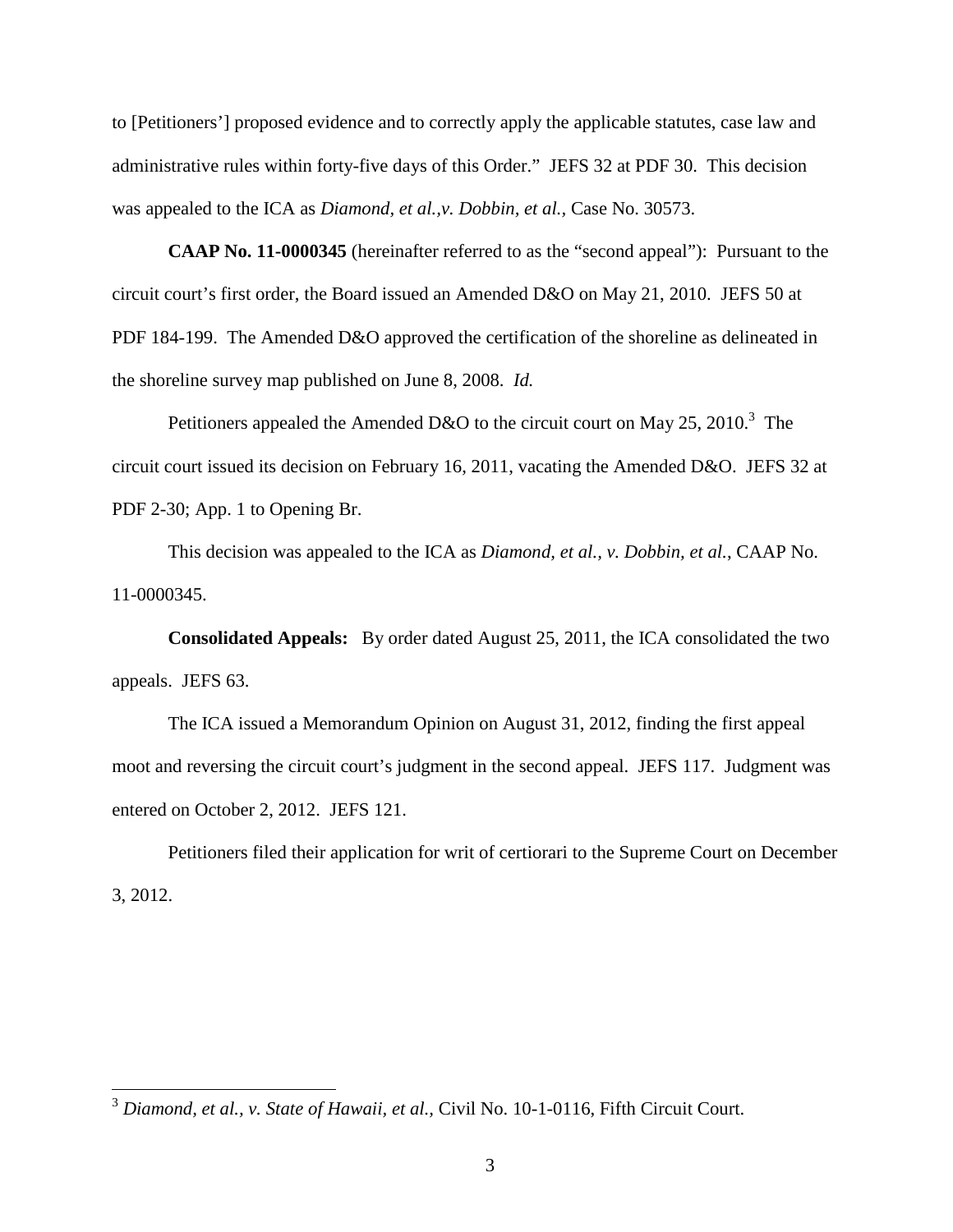#### **IV. DISCUSSSION**

# **A. The ICA Properly Concluded That the Circuit Court Could Not Substitute Its Findings of Fact in The Second Appeal**

On secondary review, the focus of this Court is whether the circuit court was right or wrong in its decision, applying the standards set forth in HRS § 91-14(g) (1993). *Citizens Against Reckless Dev. v. Zoning Bd. of Appeal, City and County of Honolulu*, 114 Hawai`i 184, 193, 159 P.3d 143, 152 (2007) (citing *Korean Buddhist Dai Won Sa Temple of Hawaii v. Sullivan*, 87 Hawai`i 217, 229, 953 P.2d 1315, 1327 (1998)). An administrative agency's findings of fact will not be set aside on appeal unless they are shown to be clearly erroneous in view of the reliable, probative and substantial evidence on the whole record or the appellate court, upon a thorough examination of the record, is left with a definite and firm conviction that a mistake has been made. *Topliss v. Planning Comm'n*, 9 Haw. App. 377, 383, 842 P.2d 648, 653 (1993).

As the finder of fact in the underlying shoreline determination, the Board had ample authority to weigh the evidence presented and to judge the credibility of the witnesses. The record clearly shows that there was substantial evidence supporting the Board's findings of fact. Despite the presence of substantial evidence, the circuit court in the second appeal ignored the substantial and probative evidence in the record and made its own determinations of credibility of the witnesses and the weight of the evidence. JEFS 32 at PDF 2-30.

It is well established that courts decline to consider the weight of the evidence to ascertain whether it weighs in favor of the administrative findings, or to review the agency's findings of fact by passing upon the credibility of witnesses or conflicts in testimony, especially the findings of an expert agency dealing with a specialized field.

*Moi v. Dept. of Public Safety*, 118 Hawaii 239, 242 188 P.3d 753, 756 (2008).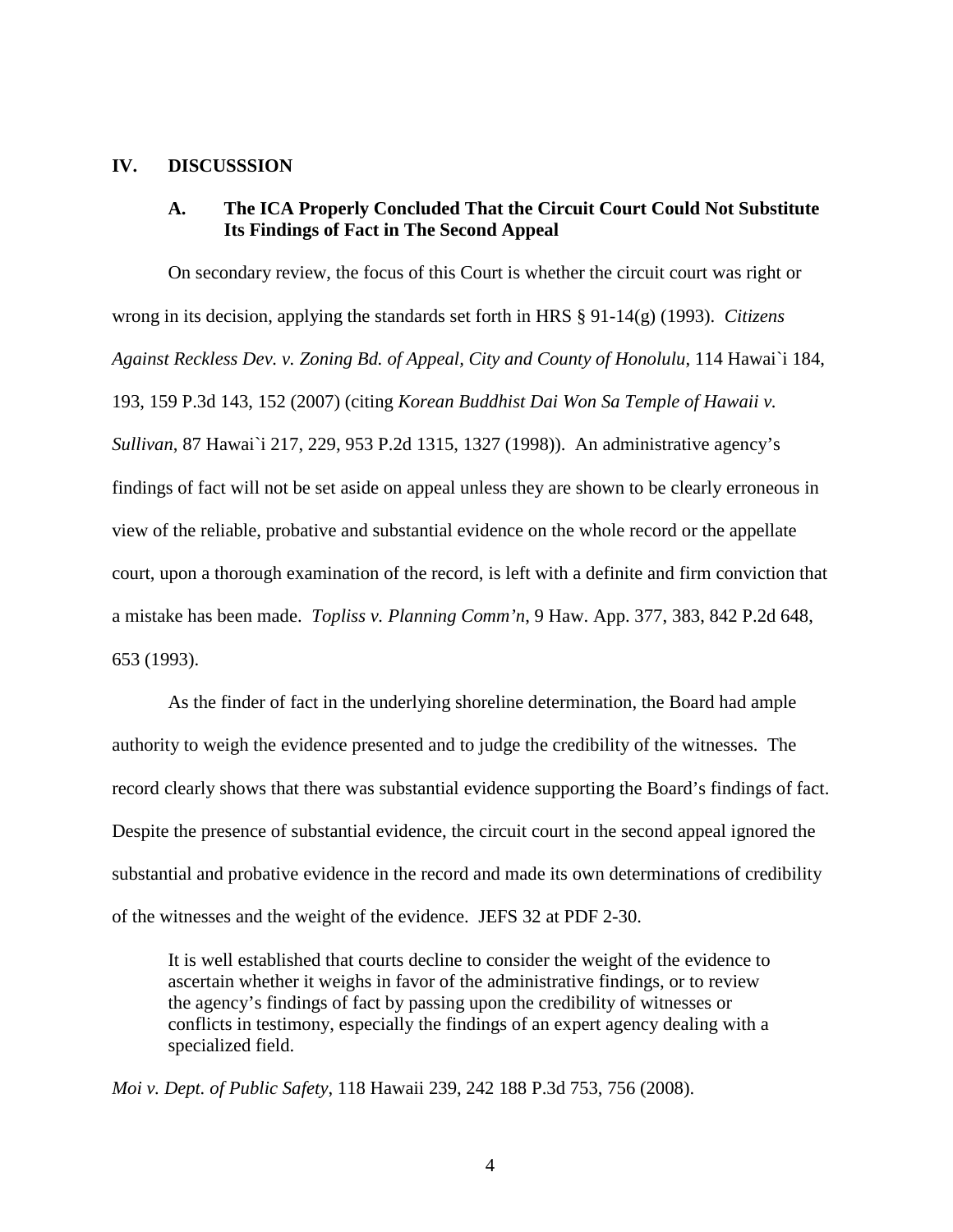The circuit court did not review the Amended D&O as it should have done pursuant to HRS § 91-14(g). The circuit court not only failed to properly review the Board's findings of fact, it also looked beyond the record on appeal and made its own findings of fact. The ICA correctly determined that the circuit court "engaged in unwarranted fact finding and weighing of the evidence" and that it "substituted its own judgment for that of the BLNR in weighing the evidence presented to BLNR." JEFS 117 at PDF 6-7.

## **B. The ICA Correctly Determined That the Amended D&O Properly Applies the Definition of Shoreline Boundary**

Petitioners call into question the Board's interpretation of HRS chapter 205A. Petitioners allege that the Board cannot consider "only one year's wave data." Application at 10. In support, they rely on *Paul's Electrical Service, Inc. v. Befitel*, 104 Haw. 412, 91 P.3d 494 (2004), and *Diamond v. State Board of Land and Natural Resoucres*, 113 Hawai`i 161, 145 P.3d 704 (2006).

*Paul's Electrical* involved an appeal of a Department of Labor and Industrial Relations (DLIR) decision to suspend Paul's Electrical from new government construction contracts for a period of time. On appeal, the issue was the time in which DLIR was required to provide the notice of violation under its statute. The Court stated that, "[t]o the extent that the legislature has authorized an administrative agency to define the parameters of a particular statute, that agency's interpretation should be accorded deference." *Paul's Electrical Service, Inc.*, 104 Hawai`i at 417, 91 P.3d at 499.

"As a general rule, an administrative agency's decision within its sphere of expertise is given a presumption of validity and one who seeks to overturn the agency's decision bears the heavy burden of making a convincing showing that it is invalid because it is unjust and unreasonable in its consequences." *Topliss v. Planning Comm'n*, 9 Haw. App. 377, 383-84, 842

5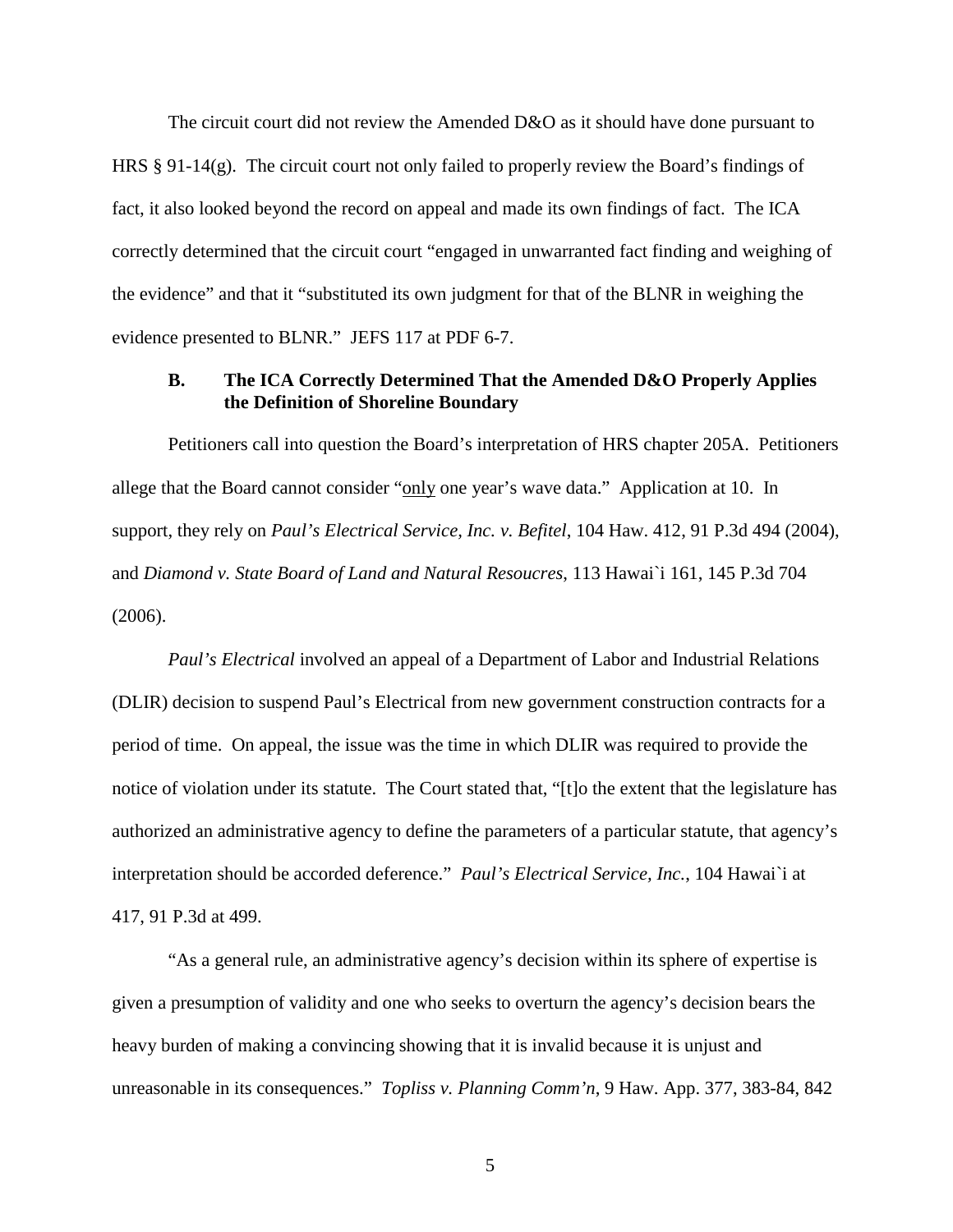P.2d 648, 653 ( 1993) (internal citations omitted). "[W]here an administrative agency is charged with the responsibility of carrying out the mandate of a statute which contains words of broad and indefinite meaning, courts accord persuasive weight to administrative construction and follow the same, unless the construction is palpably erroneous." *County of Kauai v. Office of Information Practices*, 120 Hawai`i 34, 40, 200 P.3d 403, 409 (2009). The statutory authority provided to the Board under HRS chapter 205A for the determination of shorelines is very broad and the Board should be accorded deference in its interpretation of the statute.

The Coastal Zone Management Act (CZMA), HRS chapter 205A, was enacted to "preserve, protect, and where possible, to restore the natural resources of the coastal zone of Hawaii." *Mahuiki v. Planning Comm'n*, 65 Haw. 506, 517, 654 P.2d 874, 881 (1982). The implementation of this policy has been left largely to the counties through their administration of special management area use permit procedure and requirements. *Id.*

When HRS chapter 205A was amended in 1986, the purpose of the proposed amendment was to "transfer the shoreline setback provisions from Chapter 205 to Chapter 205A, and assign to the Board the responsibility to determine the shoreline setback lines." Sen. Stan. Comm. Rep. No. 733-86, in 1986 Senate Journal, at 1123-24. The Board was given the responsibility to "adopt rules pursuant to chapter 91 prescribing procedures for determining a shoreline and appeals of shoreline determinations." HRS § 205A-42.

The only guidance provided to the Board by the Legislature on how to determine a shoreline is the definition of shoreline provided in HRS § 205A-1. "Shoreline" is defined as "the upper reaches of the wash of the waves, other than storm and seismic waves, at high tide during the season of the year in which the highest wash of the waves occurs, usually evidenced by the

6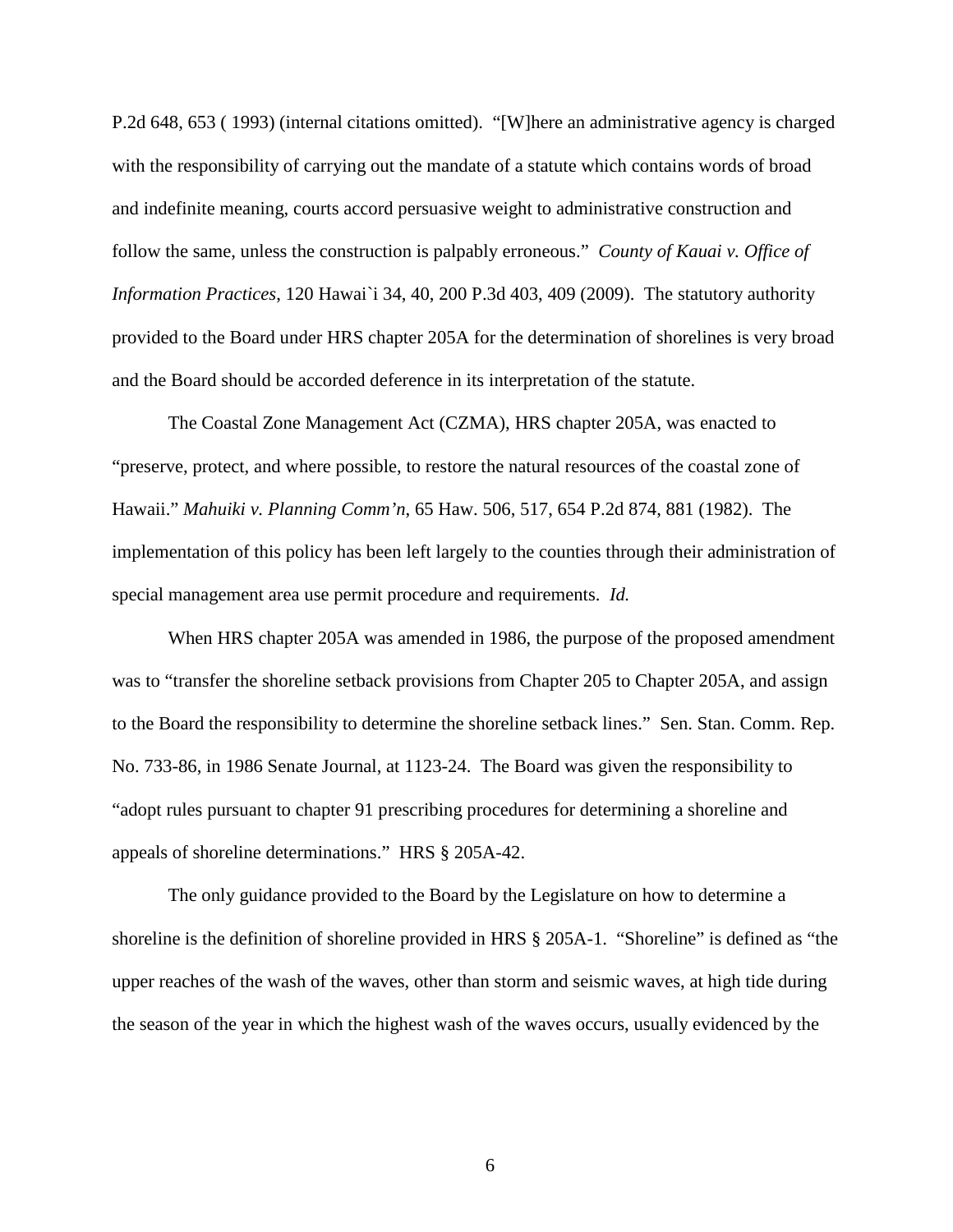edge of vegetation growth, or the upper limit of debris left by the wash of the waves." HRS § 205A-1.

The Board's interpretation is consistent with the definition of shoreline contained in HRS § 205A-1 and with the ruling in *Diamond v. State Board of Land and Natural Resources*, 113 Hawaii 161, 145, 145 P.3d 704 (2006). The Board and the State Surveyor use a multi-variable approach to determine the location of the upper wash of the waves for shoreline certification purposes. The multi-variable approach takes into consideration all pertinent and appropriate evidentiary factors in a shoreline setting, based on the shoreline type, location, and exposure to large waves. JEFS 50 at PDF 187-88. Some of the indicators of the wash of the waves considered by the State Surveyor in recommending the location of the certified shoreline include, but are not limited to, debris lines, vegetation lines, wet lines, artificial structures, dune crests, erosion scarps, salt deposits, discoloration, and saltwater-dependent biota. *Id.* The State Surveyor also considers other features or facts unique to each shoreline and makes appropriate adjustments to the interpretation of the evidence as those features or facts are determined by the State Surveyor to affect the natural movement of the wash of the waves within the subject shoreline area. *Id.* Such features and facts include the presence and effect of artificially induced vegetation or artificially created topographic anomalies that are not representative of the overall trends of the natural shoreline in the subject shoreline area. *Id.* The State Surveyor also incorporates in his shoreline recommendation any pertinent information about the shoreline that is presented by the owner of the subject property and any other members of the public who have personal knowledge and familiarity with the shoreline conditions of the subject property during high surf conditions in the season of high surf. *Id*.

7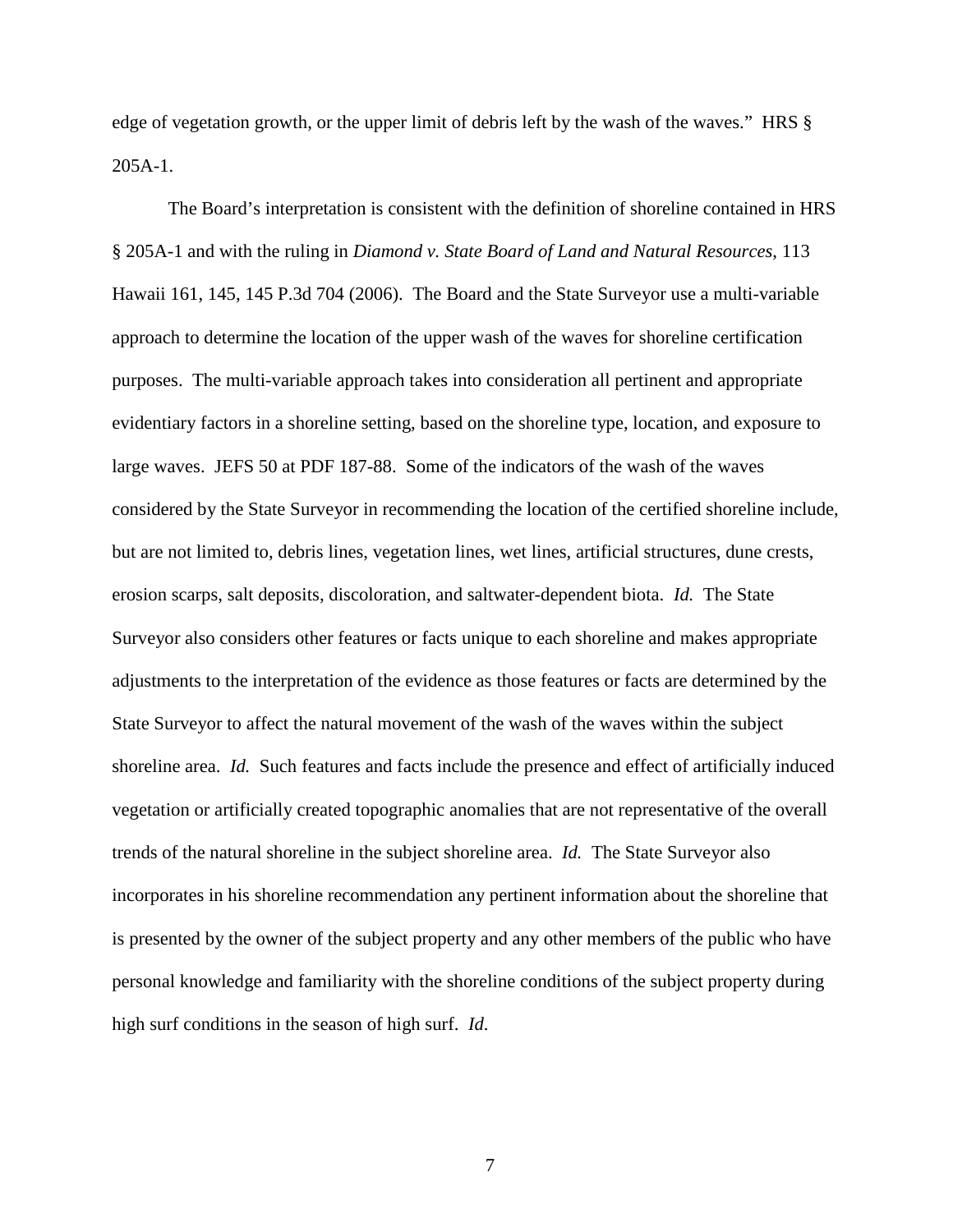The Board applied the multi-variable approach to the present shoreline certification. The Board weighed the evidence presented by Petitioners (JEFS 50 at PDF 191-94) and Respondents Dobbins and Wagner (JEFS 50 at PDF 195-96). The Board found the State Surveyor's findings based on an April 18, 2008 site visit, to be persuasive. JEFS 50 at PDF 190. During the site visit, the State Surveyor observed that the "area has undergone a significant change in the character of its coastal vegetation species distribution. … This is having a notable impact on the shape and elevation of the frontal dune as well as the extent of inundation for [sic] wash of the waves." JEFS 50 at 190.

Like the present appeal, *Diamond* involved a secondary appeal of a shoreline certification. Both HRS § 205A-1 and the ruling in *Diamond* agree that the definition of the shoreline is "the upper reaches of the wash of the waves, other than storm and seismic waves, at high tide during the season of the year in which the highest wash of the waves occurs." HRS § 205A-1; *Diamond,* 113 Hawai`i at 176, 145 P.3d at 7189. Neither requires that the highest wash of the waves be the highest waves that have ever washed over a particular shore. The Board's multi-variable approach is consistent with this definition. The Board's interpretation is not palpably erroneous and should be accorded deference in this case. The ICA properly determined that the "BLNR did not restrict its analysis of the upper reaches of the waves to the current year, but rather, 'took into evaluation all relevant factors present on [the Property].'" JEFS 117 at PDF 8.

## **C. The ICA Correctly Determined that the Amended D&O Rendered the First Appeal Moot**

The first appeal, Case No. 30573, is moot. "It is axiomatic that mootness is an issue of subject matter jurisdiction." *Kaleikini v. Thielen*, 124 Haw. 1, 12, 237 P.3d, 1067, 1078 (2010). It is the duty of counsel to bring to the tribunal's attention, without delay, facts that may raise a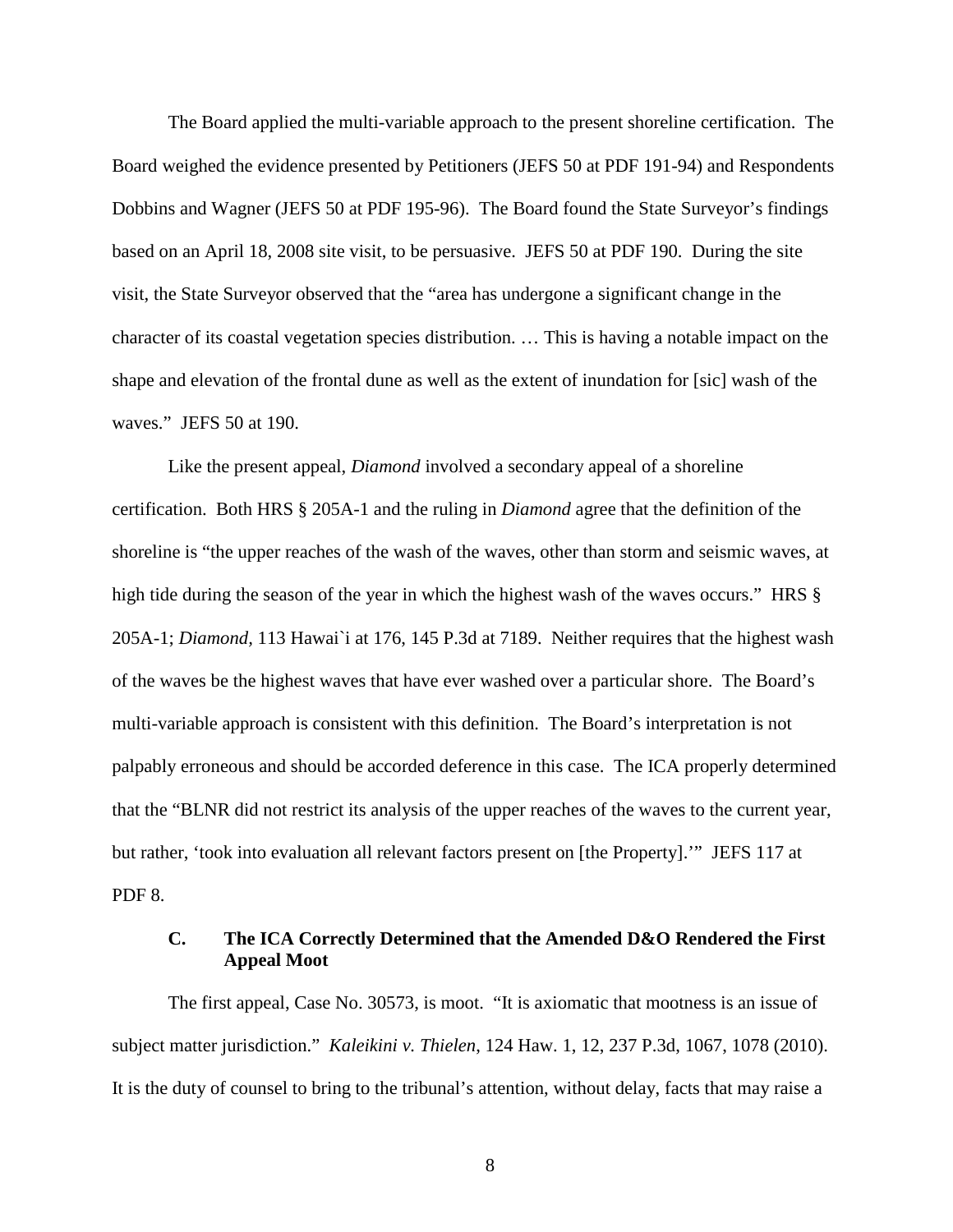question of mootness. *See Arizonans for Official English v. Arizona*, 520 U.S. 43, 68 n.23 (1997) (citation omitted). "If a party to an appeal suggests that the controversy has, since the rendering of judgment below, become moot, that party bears the burden of coming forward with the subsequent events that have produced that alleged result." *Cardinal Chem. Co. v. Morton Int'l, Inc.,* 508 U.S. 83, 98 (1993) (citation omitted).

The mootness doctrine is properly invoked where "events ... have so affected the relations between the parties that the two conditions for justiciability relevant on appeal-adverse interest and effective remedy-have been compromised." *In re Application of J.T. Thomas*, 73 Haw. 223, 225-26, 832 P.2d 253, 254 (1992). It is the duty of courts to decide actual controversies and "not to give opinions upon moot questions or abstract propositions, which cannot affect the matter in issue before it." *Wong v. Bd. of Regents, Univ. of Haw.*, 62 Haw. 391, 394-95, 616 P.2d 201, 204 (1980) (citations omitted). "Courts will not consume time deciding abstract propositions of law or moot cases, and have no jurisdiction to do so." *Id.*

The first appeal was rendered moot by the issuance of the Amended D&O. This Court should not engage itself in abstract propositions of law when subsequent events, culminating in this application, have caused the first appeal to no longer be a live controversy between the parties. The ICA properly declined to address the issues raised in the first appeal, Case No. 30573, on the basis of mootness.